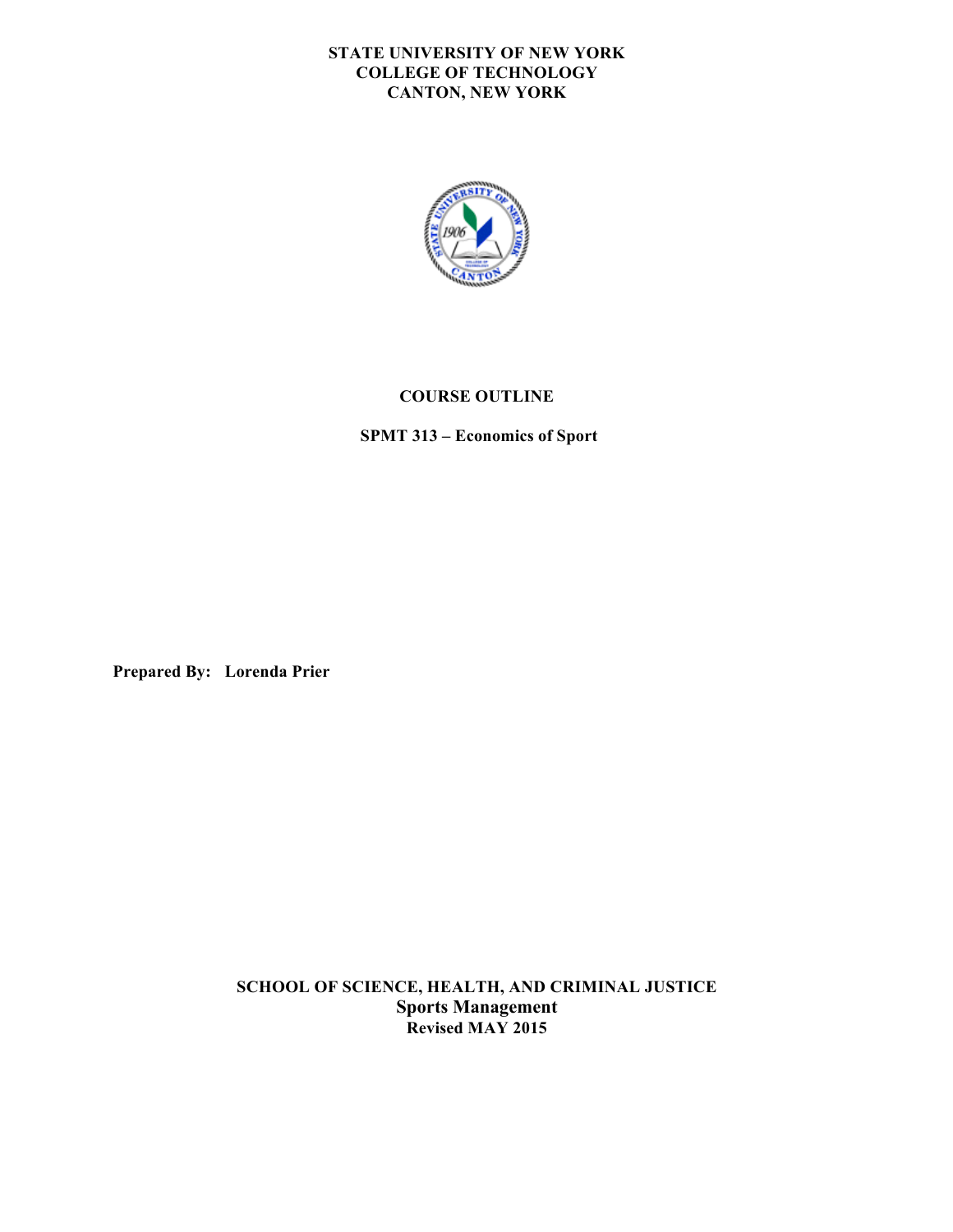# **SPMT 313 Economics of Sport**

- **A. TITLE**: Economics of Sport
- **B. COURSE NUMBER:** SPMT 313
- **C. CREDIT HOURS:** 3
- **D. WRITING INTENSIVE COURSE**: No
- **E. COURSE LENGTH:** 15 weeks
- **F. SEMESTER(S) OFFERED:** Fall/Spring
- **G. HOURS OF LECTURE, LABORATORY, RECITATION, TUTORIAL, ACTIVITY:**  3 lecture hours per week

#### **H. CATALOG DESCRIPTION:**

 This course utilizes economic theory to assess market outcomes in the professional and collegiate sport industry. Fan decisions to attend games will be evaluated according to economic principals such as scarcity and demand. Further, fan responsiveness to ticket prices will include price elasticity, marginal revenue and price discrimination considerations. Students will also assess sport media markets, management decision making, and league structure in terms of market outcomes. The impact of stadium subsidies on economic impact will also be reviewed. This course content will aid students in interpreting current events and sport management decision making through the application of economic principles.

# **I. PRE-REQUISITES/CO-COURSES:**

**a.** Pre-requisite(s): (SPMT 242) Sports Finance

**b.** Co-requisite(s): None

# **J. GOALS (STUDENT LEARNING OUTCOMES):**

By the end of this course, the student will be able to:

| <b>Course Objective</b>                                  | <b>Institutional SLO</b> |
|----------------------------------------------------------|--------------------------|
| Evaluate the impact of fan preference, fan income,<br>a. | 1. Communication         |
| entertainment substitutes, fan expectations, and         | 2. Crit. Thinking        |
| population on the demand function                        | 3. Prof. Competence      |
|                                                          |                          |
| Describe quality as a determinant of demand and<br>b.    | 1. Communication         |
| assess the resulting short and long term cost and        | 2. Crit. Thinking        |
| revenue implications                                     | 3. Prof. Competence      |
|                                                          | 4. Inter-intrapersonal   |
| Evaluate athlete compensation in terms of<br>$c_{\cdot}$ | 1. Communication         |
| marginal revenue product theory                          | 2. Crit. Thinking        |
|                                                          | 3. Prof. Competence      |
| d. Assess the current state of competitive imbalance     | 1. Communication         |
| in professional sport through the use of statistical and | 2. Crit. Thinking        |
| theoretical means.                                       | 3. Prof. Competence      |
|                                                          | 4. Inter-intrapersonal   |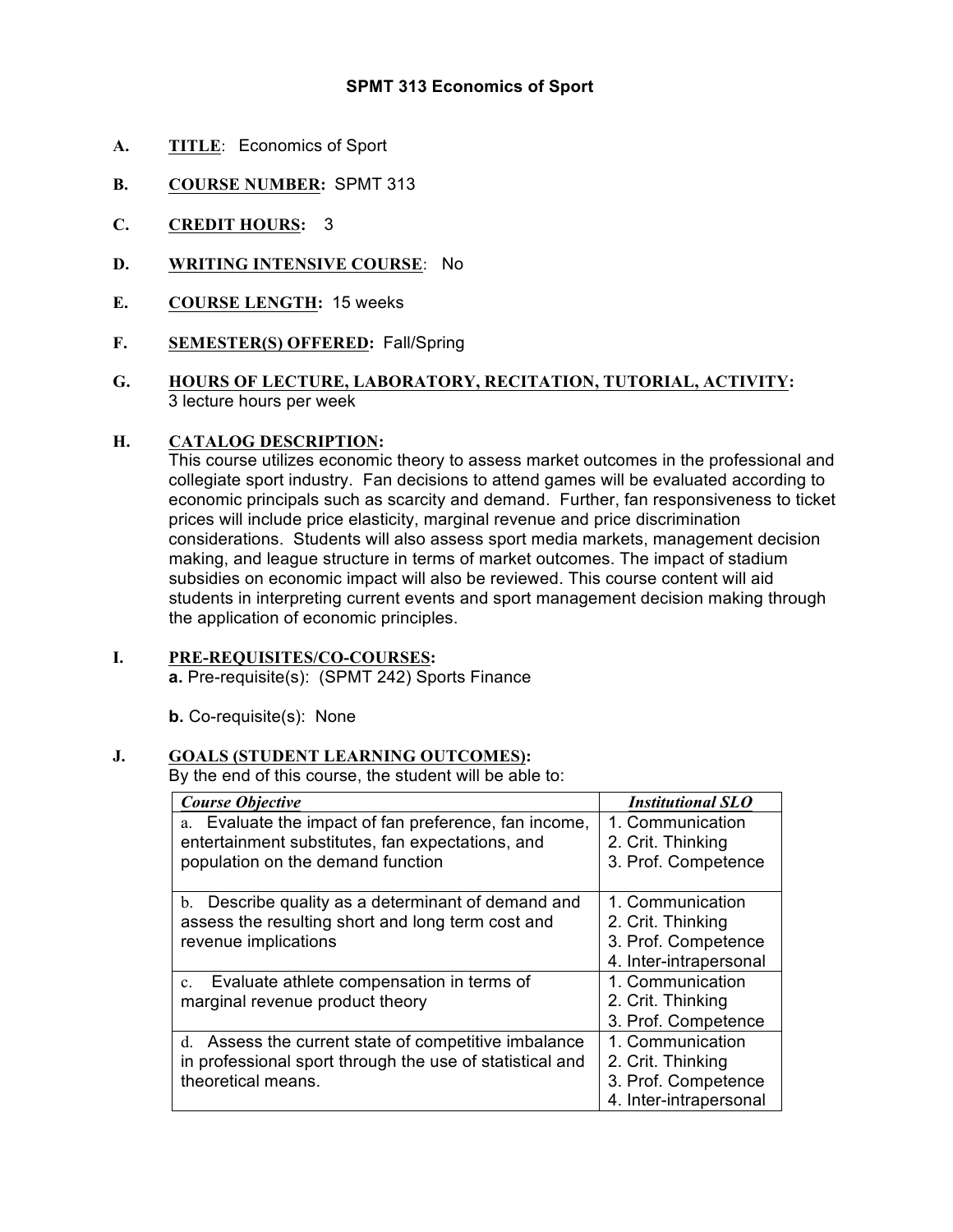# **K. TEXTS:**

Sports Economics, 3rd edition, Fort, R. (Prentice Hall, 2011) www.prenhall.com/fort

## **L. REFERENCES:**

Economics of Sport, 2nd edition, Eschenfelder, M., & Li, M. (Prentice Hall, 2007)

 Dietl, H.M., Lang, M., & Rathke, A. (2011) The combined effect of salary restrictions and revenue sharing in sports leagues. *Economic Inquiry* 

Fort, R. (2006). The value of major league baseball ownership. *Journal of Sport Finance.* 

 Kesenne, S. (2000) Revenue sharing and competitive balance in professional team  sports. *Journal of Sports Economics* 

 Porter, P.K, & Scully, G.W. (1982) Measuring managerial efficiency: the case of  baseball. *Southern Economic Journal* 

 Quirk, J. & Fort, R. (1992) Pay dirt: the business of professional team sports. Princeton, NJ: Princeton University Press.

 Szymanksi, S. (2003) The economic design of sporting contests. *Journal of Economic Literature.* 

## M. EQUIPMENT: Technology Enhanced Classroom

### **N. GRADING METHOD:** A – F

### **O. MEASUREMENT CRITERIA/METHODS:**

- • Written Assignments
- • Quizzes
- Small Group Task
- • Discussion

#### **P**. **PETAILED COURSE OUTLINE:**

### **I. Sport Economic Basics**

- a. Sport as an industry
- b. Economic importance of sport

### **II. Demand Factors**

- a. Understanding the effect of scarcity on rationing and competition for ticket revenue
- b. Reviewing scarce sport characteristics (athletic prowess, quality, commonality, and winning)
- c. Identifying demand shifters and assess the impact on demand theory in sport
- d. Evaluating the effect of entertainment as a substitute for sports on demand
- e. Distinguish between upward sloping demand and changes in demand
- f. Identifying small and large markets based on demand
- g. Assessing the value buyers put on ticket price changes based on consumers' surplus
- h. Applying price discrimination to ticket pricing strategies